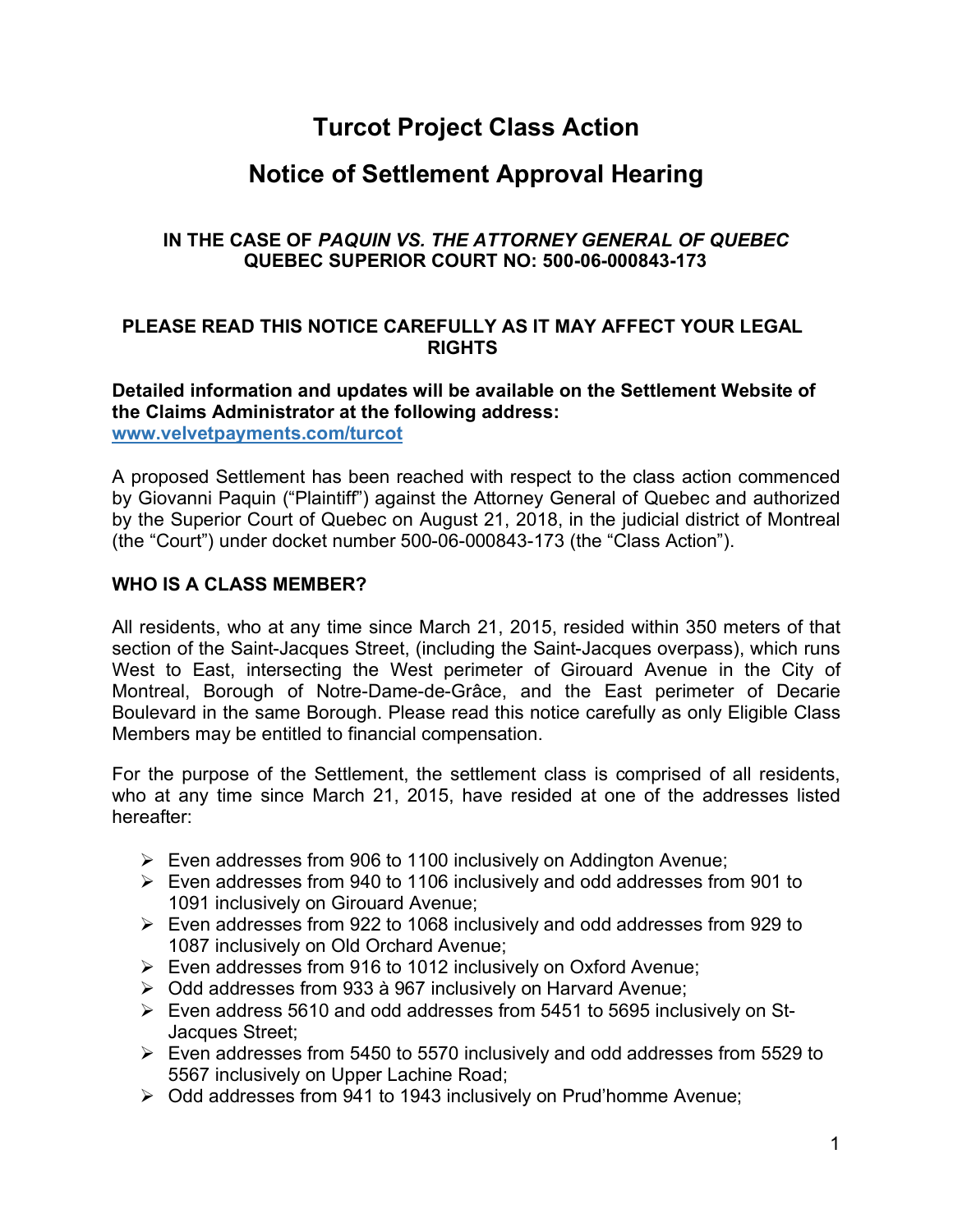- $\triangleright$  Even addresses from 952 to 1082 inclusively on Decarie Boulevard;
- $\triangleright$  Even addresses from 5306 to 5314 inclusively on Crowley Avenue.

#### **WHO IS AN ELIGIBLE CLASS MEMBER?**

Eligible Class Members are all residents, who at any time in 2016 and 2017, have resided within the perimeter eligible for compensation (Appendix 1.3) at one of the addresses listed in Appendix 2.2 of the Settlement, and summarized as follows:

- $\triangleright$  Even addresses from 906 to 972 inclusively on Addington Avenue;
- $\triangleright$  Odd addresses from de 901 to 923 inclusively on Girouard Avenue;
- $\triangleright$  Odd addresses from 5451 to 5493 inclusively on St-Jacques Street.

If you would like to exclude yourself from the Class Action, then you must timely and validly request exclusion (i.e. "opt out") as described in this Notice. In general, only those persons who wish to bring an individual action at their own expense have the interest to exclude themselves from a class action.

#### **SUMMARY:**

The lawsuit claims that the ministère des Transports du Québec acted negligently and in violation of the rights of Class Members to peaceful enjoyment of their property. It further alleges that the noise and pollution from the repairs to the Turcot Project have caused Class members abnormal inconveniences. The Defendant denies having any liability.

Eligible Class Members who do not opt out may qualify for compensation under the proposed Settlement.

Plaintiff and Class Counsel believe that the Settlement is in the best interest of the Class Members.

**The Settlement is ultimately subject to the Court's approval. Compensation will only be issued if the Court grants final approval to the Settlement and after the time for appeals has ended and any appeals are resolved.** 

#### **WHAT THE SETTLEMENT PROVIDES:**

Pursuant to the proposed Settlement, a settlement fund of \$168,000 will be used to compensate Eligible Class Members in the amount of \$85 per month per person before deductions for 2016 and \$55 per month per person before deductions for 2017. The fees of the plaintiff's attorneys, up to a maximum of \$56,100 plus applicable taxes, and their costs and disbursements of up to \$3,500, including taxes, shall be paid from the settlement fund, subject to the Court's approval. As well, the amount of compensation may increase or decrease depending on the number of claimants. Eligible Settlement Class Members who submit a valid and timely Claim Form may receive compensation (in the form of an Interac e-Transfer). The Claim Form will be available on the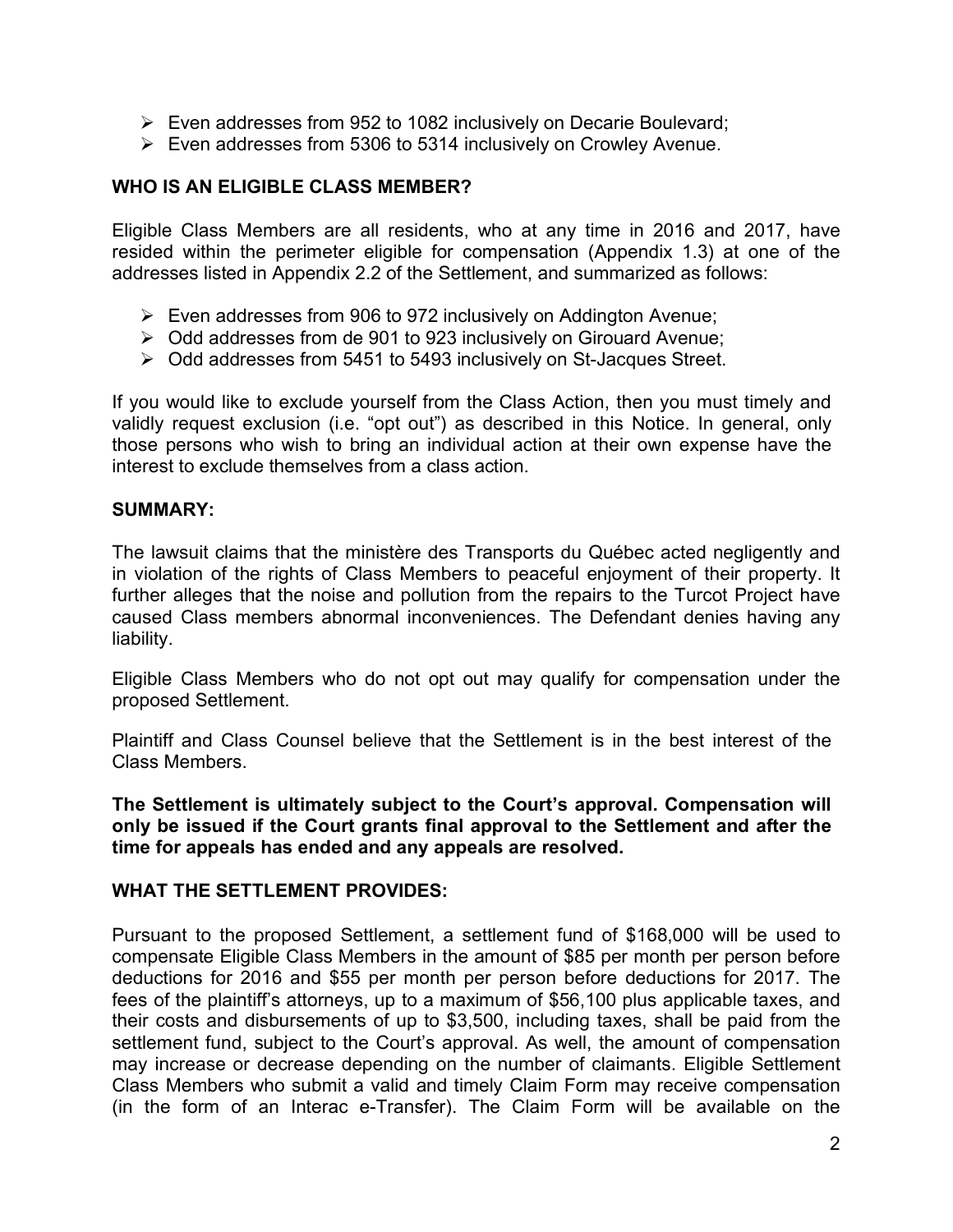Settlement Website www.velvetpayments.com/turcot.

Only Eligible Class Members may qualify to receive compensation under the proposed settlement as described in this Notice.

## **HOW TO QUALIFY FOR COMPENSATION:**

Eligible Class Members will be able to submit claims for compensation for a period of sixty (60) days (the "Claims Period") from the date of publication of the Notice of Approval of the Settlement in *The Suburban* newspaper. The Claim Form will be available on the Settlement Website www.velvetpayments.com/turcot.

To qualify for compensation, Eligible Class Members will be required to: (a) within the Claims Period, submit a valid and complete Claim Form, attesting under penalty of perjury where and when he/she lived from January 1<sup>st</sup>, 2016 to December 31<sup>st</sup>, 2017. Each Eligible Class Member may submit one (1) Claim Form. For each of these years, one of the following documents can be submitted as proof of residence located in the perimeter eligible for compensation: Lease of a dwelling , Hydro-Québec bills, invoices for telephone or Internet services, Notice of assessment from the tax authority, correspondence from a government agency or a letter from the Chief Electoral Officer of Québec confirming the place of residence.

A claimant who was a minor during the periods covered by the Class Action may prove his/her identity by means of a document issued by a governmental authority, and his/her residence in the perimeter eligible for compensation by showing the place of residence of his/her parents in a manner provided for in the paragraph above.

In order to receive compensation from the Settlement, Eligible Class Members must have a valid e-mail address and a bank account capable of receiving payments via Interac e-transfer. Payments by cheque may be requested if necessary. Compensation can only be collected for a period of thirty (30) days after the e-transfer is sent.

#### **SETTLEMENT APPROVAL:**

An application to approve the settlement will take place on **October 15, 2020 at 9:30 a.m. in room 2.08** (or any other room to be confirmed at a later date) at the Montreal Courthouse located at 1 Notre-Dame Street East, Montreal, Quebec.

If the proposed Settlement is approved, it will be binding on all Class Members, except those who timely and properly opt out. Unless you opt out from the Settlement, you will lose any right to sue in relation to the Released Claims. Class Members who do not opt out will be subject to the releases as provided in the Settlement regardless of whether or not they submit a Claim Form or ultimately receive any compensation.

Class Members have the right to seek intervenor status in the class action, and no class member other than the representative plaintiff or an intervenor may be required to pay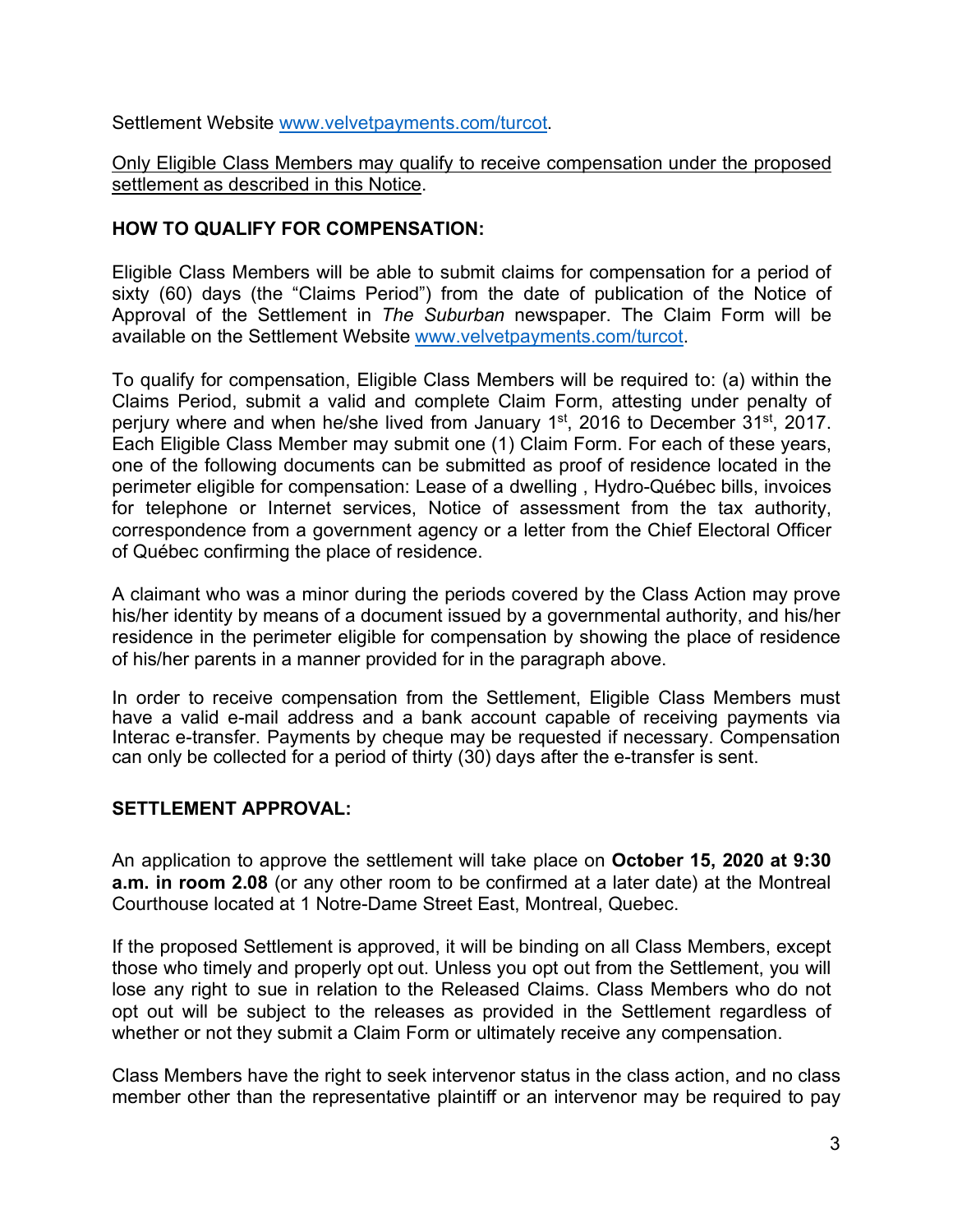legal costs arising from the class action.

## **OPT OUTS AND OBJECTIONS:**

## **Opt Out**

If you do not wish to be part of the Class Action and bound by the Settlement, you may opt out of the Settlement **on or before October 12, 2020** (the "Opt Out Period") by informing the clerk of the Court of your choice to opt out. Any attempt to opt out after this time will not be valid. If you opt out of the class action, you will not be eligible to receive any compensation from the Settlement but you will retain the right to sue on an individual basis in relation to the Released Claims. Your signed request of exclusion must contain all of the following information:

- 1. The name and Court docket number of this case, which is: *Paquin vs. Attorney General of Quebec* (500-06-000843-173);
- 2. Your name, address, phone number(s) and email address; and
- 3. Specific confirmation that you wish to exclude yourself (opt out) of the Class Action against the Attorney General of Quebec and the Settlement.

The request for exclusion (opt out) must be sent by mail to the Court at the following address **on or before October 12, 2020**:

> TO: Greffe de la Cour supérieure du Québec PALAIS DE JUSTICE DE MONTRÉAL 1 Notre-Dame Street East Room 1.120 Montréal, (Québec), H2Y 1B5

If you do not timely and properly opt out of the Class Action within the Opt Out Period, you will irrevocably be bound by all the terms and conditions of the Settlement in the event it is approved by the Court.

## **Objections**

So long as you do not opt out, you may object to the settlement by explaining to the Court that you think the proposed Settlement terms are unfair. Those who object to the Settlement will remain part of the Settlement Class and will lose any right to sue in relation to the Released Claims.

If you wish to object to the proposed Settlement, you must send a written notice of objection to the clerk of the Court at the same address as above by **October 12, 2020**. Any attempt to object after this time will not be valid. Your written objection should include: (a) your name, address, e-mail address and telephone number(s); (b) a brief statement of the reasons for your objection; and (c) whether you plan to attend the hearing in person or through a lawyer, and if by lawyer, the name, address, e-mail address and telephone number of the lawyer.